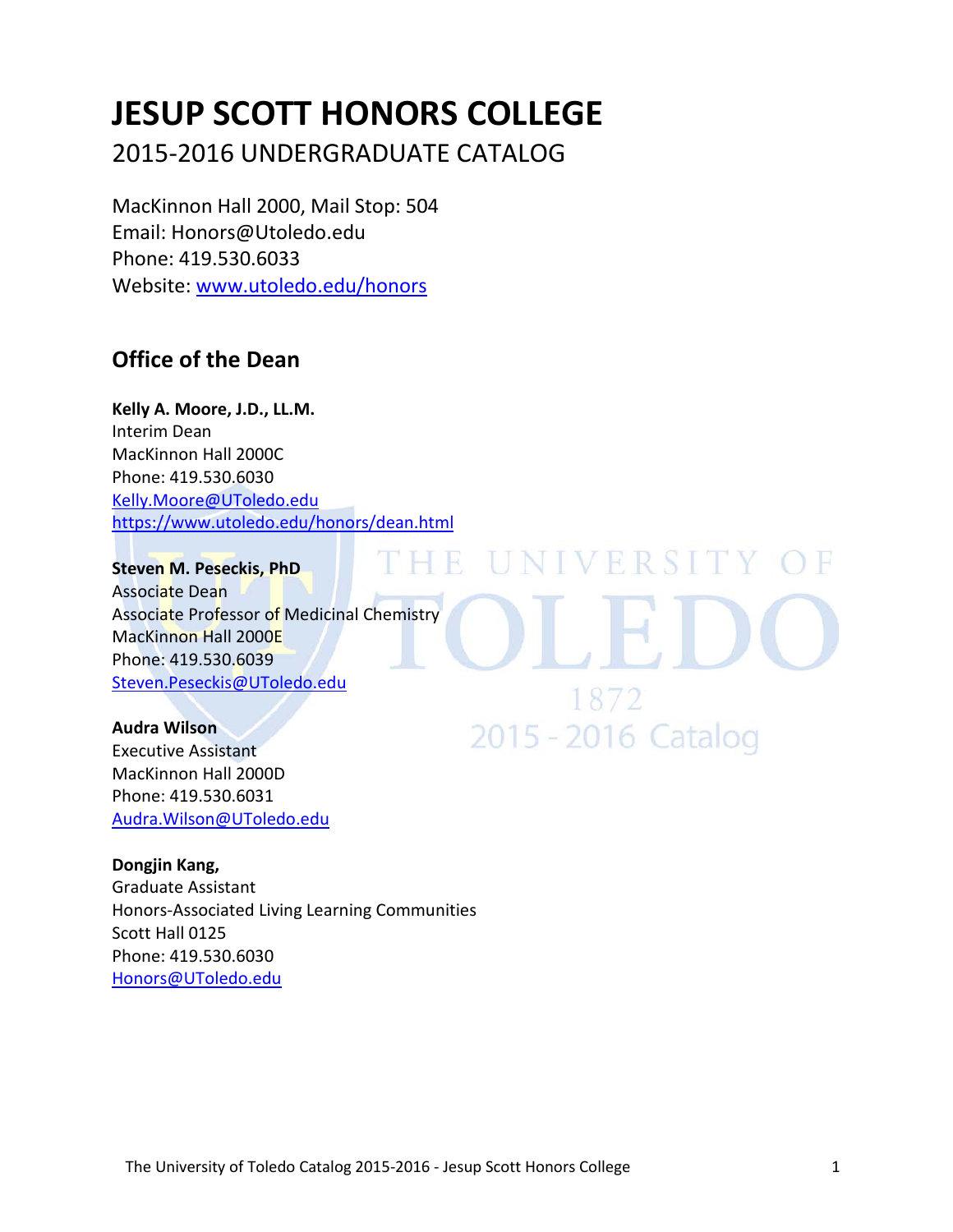# **Office for Undergraduate Research**

**Thomas Kvale, PhD** Director, Office of Undergraduate Research (OUR-UT) Scott Hall 0119 Phone: 419.530.2980 [Thomas.Kvale@UToledo.edu](mailto:Thomas.Kvale@UToledo.edu)

**Larry Connin, PhD** Administrative Coordinator, Associate Director of Undergraduate Research MacKinnon Hall 1010D Phone: 419.530.6037 [Larry.Connin@UToledo.edu](mailto:Larry.Connin@UToledo.edu)

R

**Jennifer Lucius**  Graduate Assistant Office of Undergraduate Research (OUR-UT) Scott Hall 0119 419.530.2983 [Undergraduate.Research@UToledo.edu](mailto:Undergraduate.Research@UToledo.edu)

**Success Coaches Malaika Bell, MA** Honors Coach Scott Hall 0129 Phone: 419.530.6066 [Malaika-Beauta.Bell@UToledo.edu](mailto:Malaika-Beauta.Bell@UToledo.edu)

**Aleiah Jones, MA** Honors Coach Scott Hall 0133 Phone: 419.530.6054 [Aleiah.Jones@UToledo.edu](mailto:Aleiah.Jones@UToledo.edu)

### **Josh Martin, MA**

Honors Coach Scott Hall 0127 Phone: 419.530.6180 [Joshua.Martin2@UToledo.edu](mailto:Joshua.Martin2@UToledo.edu)

### **Gentry Willis**

Honors Coach Scott Hall 0131 Phone: 419.530.6179 [Gentry.Willis@utoledo.edu](mailto:Gentry.Willis@utoledo.edu) UNIVERSITY OF

1872

2015 - 2016 Catalog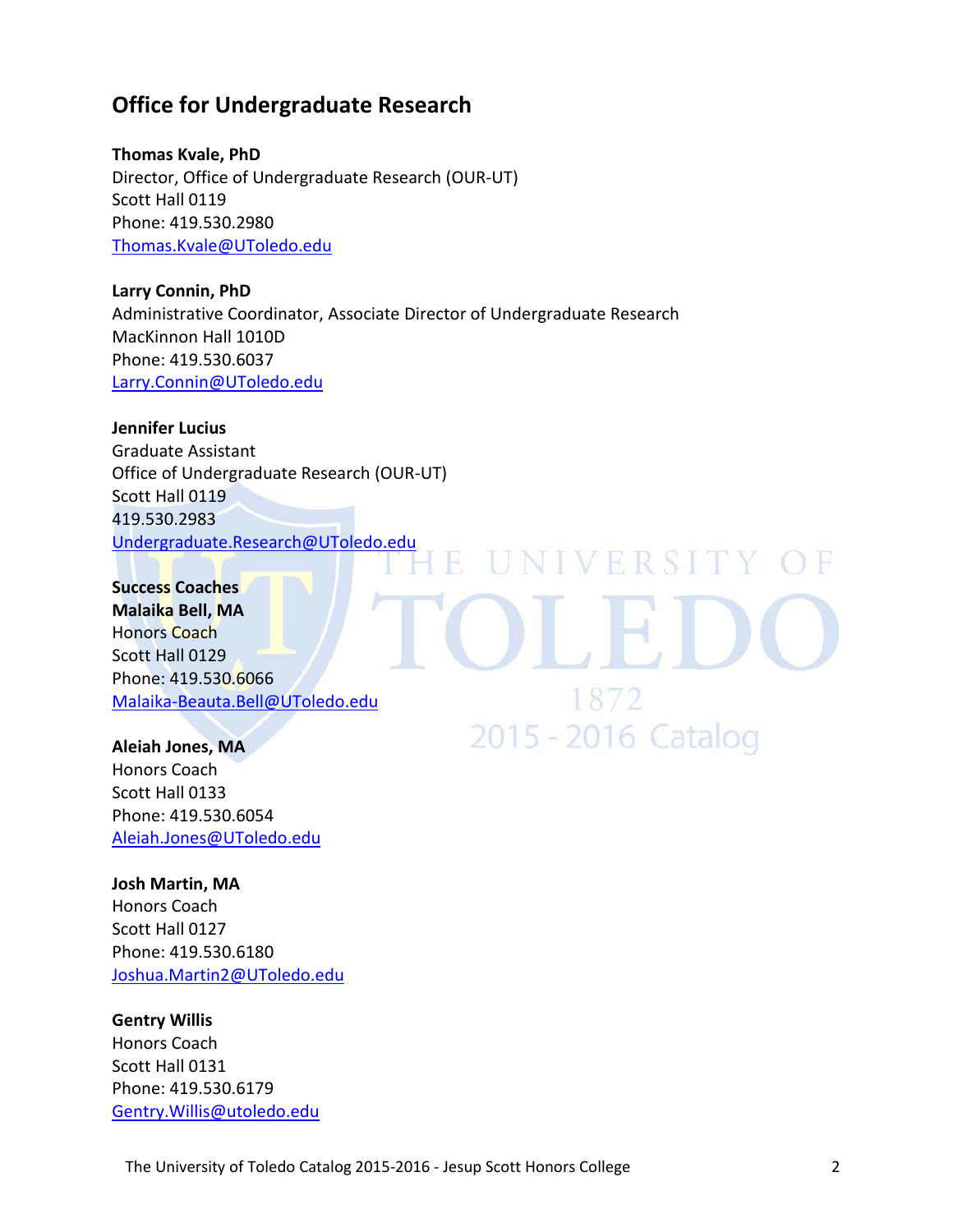# **FACULTY**

**Page Armstrong, PhD**

Lecturer and Director, Honors Living Learning Community MacKinnon Hall 1370 Phone: 419.530.6059 Page.Armstrong@UToledo.edu

**Barbara A. Mann, PhD** Associate Professor of Humanities MacKinnon Hall 1010C Phone: 419.530.2402 Barbara.Mann@UToledo.edu

# **Ashley Pryor, PhD**

Associate Professor of Humanities MacKinnon Hall 1010B Phone: 419.530.2635 Ashley.Pryor@UToledo.edu

# **Glenn Sheldon, PhD**

Professor of Humanities MacKinnon Hall 1010F Phone: 419.530.3261 Glenn.Sheldon@UToledo.edu

### **Mary Templin, PhD**

Senior Lecturer MacKinnon Hall 1010E Phone: 419.530.6038 Mary.Templin@UToledo.edu

# **Mission Statement**:

The Jesup Scott Honors College offers enhanced academic and experiential opportunities to highly motivated and talented students in all of the undergraduate colleges at the University of Toledo. The Honors College provides a nurturing and challenging higher education experience within a small-group learning and intensive coaching environment that is conducive to growth and discovery in an atmosphere of intellectual and cultural diversity.

# 1872 2015 - 2016 Catalog

E UNIVERSITY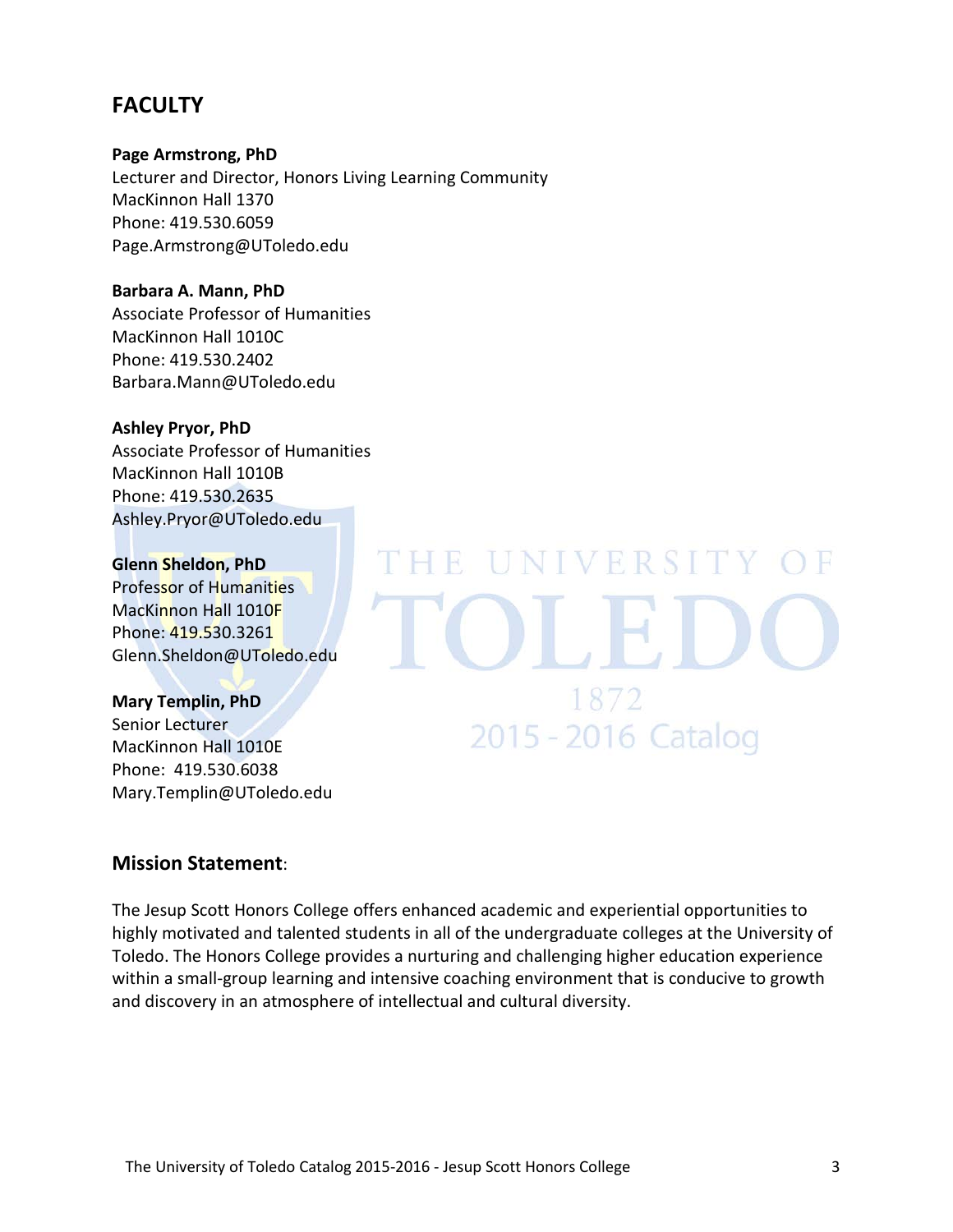# **Admission Requirements**

# **Direct from High School Student**

- High school GPA and ACT test score indicative of a well-prepared student, which MUST meet the required *minimum* of BOTH a 3.5 high school GPA and a 25 ACT/1150 SAT test score.
- Academic credentials should be combined with a significant high school leadership and/or work experience that indicates a high level of motivation and performance that could translate into high academic performance at the university
- Student must apply to the Jesup Scott Honors College when filling out the general UT application, including submitting an essay, and then must complete the supplemental Honors College application form.

# **Current UT Student**

- Cumulative college GPA of 3.3
- Completed *at least* 15 credit hours of college classes but *no more than* 60 credit hours
- Must contact an Honors College Success Coach (419-530-6030) to obtain and fill out the Honors College application form for *current* students.

2015 - 2016 Catalog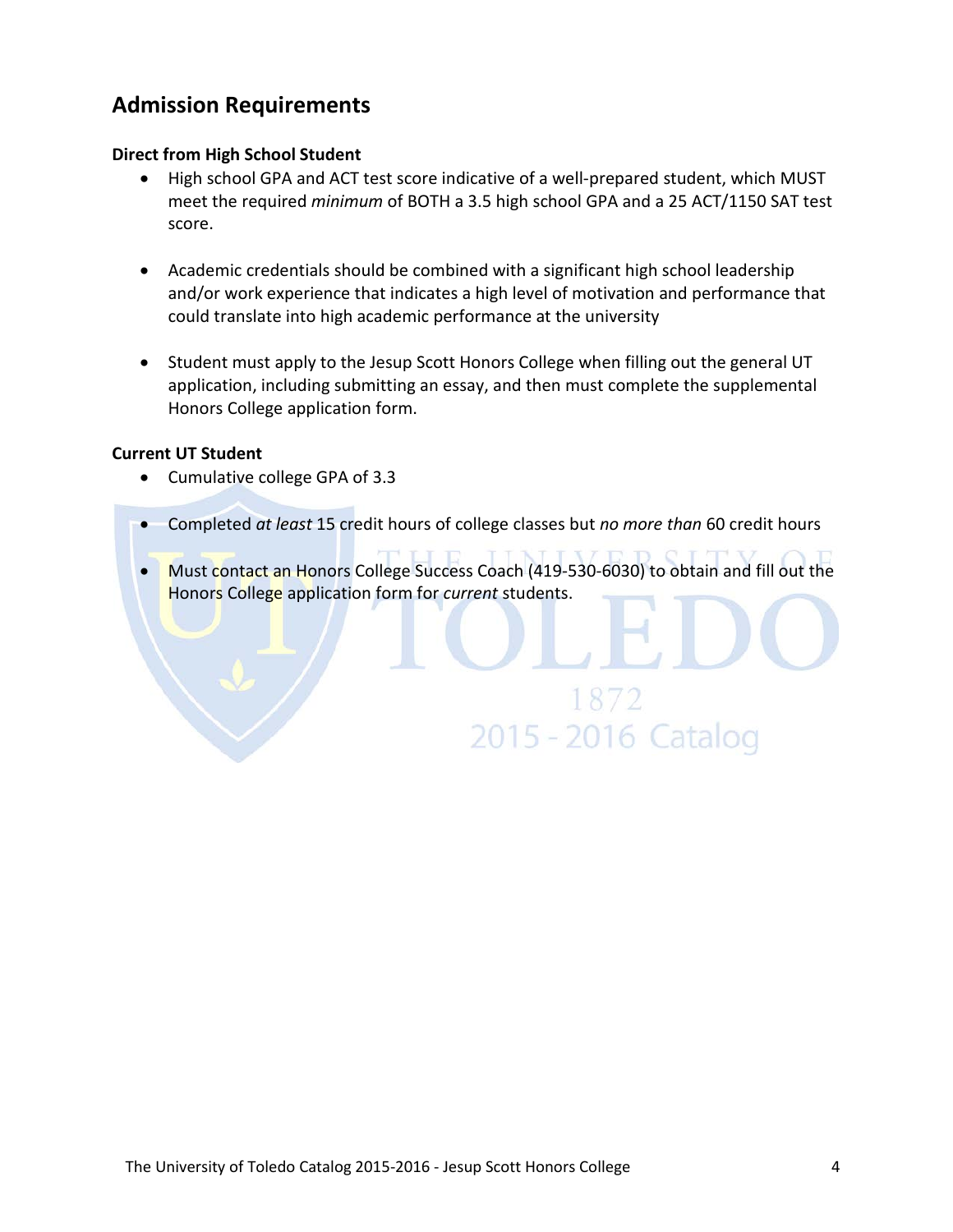# **Jesup Scott Honors College Program**

In order to graduate with the Honors College diploma and medallion, a student must:

- Complete all requirements for an approved degree program within the college of his or her major.
- Complete a minimum of 33 semester hours of Honors courses. Honors courses are of two kinds:
	- o those offered by the Honors College and
	- o those offered by various departments and colleges.
- Of the 33 hours required, six semester hours of Ideas, Innovation,& Society (HON 1010 and HON 1020) must be completed by all Honors College students.
- Depending upon the student's college and major, the remaining Honors hours may include:

a. HON 2020 (Multicultural Literatures: The North American Experience) or HON 2030 (Multicultural Literatures: The Non-European World).

b. One or more of the Honors upper-division interdisciplinary seminars offered through the Honors College (HON 4950 and 4960).

- c. General education courses offered as Honors.
- d. Honors courses offered in the student's major.
- e. Non-Honors courses contracted with the course instructor for Honors credit.
- Earn a minimum overall GPA of 3.3.
- Complete an Honors thesis or project.
- Complete any additional requirements for Honors set by the major department or college of the major.

# **Honors College Learning Contracts**:

Through an Honors Learning Contract an instructor and a University Honors College student agree on a more intensive and extensive exploration of course material in a non-honors course. By successfully fulfilling the agreement spelled out in the Honors Learning Contract, the student receives Honors credit for the course.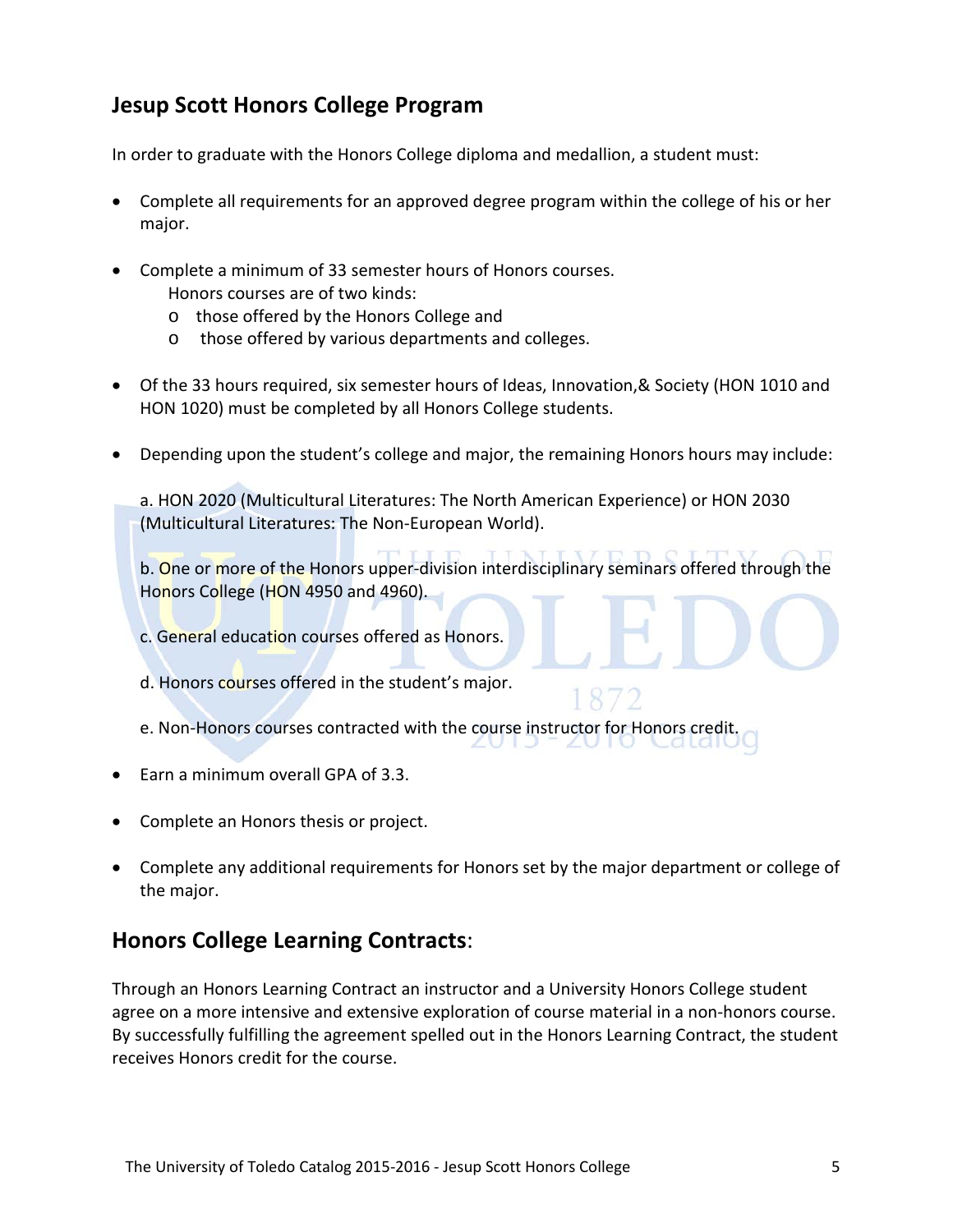# **Jesup Scott Honors College Diploma Requirements by Degree Granting College**

| Ideas,<br>Innovation, &<br>Society I and II<br>(HON 1010, 1020) | <b>BUS</b><br>Yes | <b>CALL</b><br>Yes | CoCA<br>Yes | <b>ENG</b><br>Yes | <b>HS</b><br>Yes | <b>JHCoE</b><br>Yes | <b>LLSS</b><br>Yes | <b>NSM</b><br>Yes  |
|-----------------------------------------------------------------|-------------------|--------------------|-------------|-------------------|------------------|---------------------|--------------------|--------------------|
| Multicultural<br>Literatures<br>(HON 2020, 2030)                | One               | One                | One         | None              | One              | One                 | One                | One                |
| <b>Honors Senior</b><br><b>Seminars</b><br>(HON 4950, 4960)     | One               | None               | Two         | None              | Two              | Two                 | Two                | Two                |
| <b>Total Honors</b><br>Hours                                    | 33                | 33                 | 33          | 33                | 33               | 33                  | 33                 | 33                 |
| <b>Honors Capstone</b><br>Thesis or Project                     | Yes               | Yes                | Yes         | Yes<br>H.         | Yes              | Yes                 | Yes<br>$\Theta$    | Yes                |
| <b>Cumulative</b><br><b>Grade Point</b><br>Average              | 3.3               | 3.3                | 3.3         | 3.3               | 3.3              | 3.3                 | 3.3                | 3.3                |
| Department<br><b>Honors Required</b>                            | N/A               | N/A                | Yes         | N/A               | No<br>$5 - 2$    | No <sub>1</sub>     | Yes                | Yes<br>016 Catalog |

BUS: College of Business and Innovation

CALL: College of Adult and Lifelong Learning

CoCA: College of Communication and the Arts

ENG: College of Engineering

HS: College of Health Sciences

JHCoE: Judith Herb College of Education'

LLSS: College of Language, Literature, and Social Sciences

NSM: College of Natural Sciences and Mathematics

NURS: College of Nursing

PHM: College of Pharmacy and Pharmaceutical Sciences

SJHS: College of Social Justice and Human Services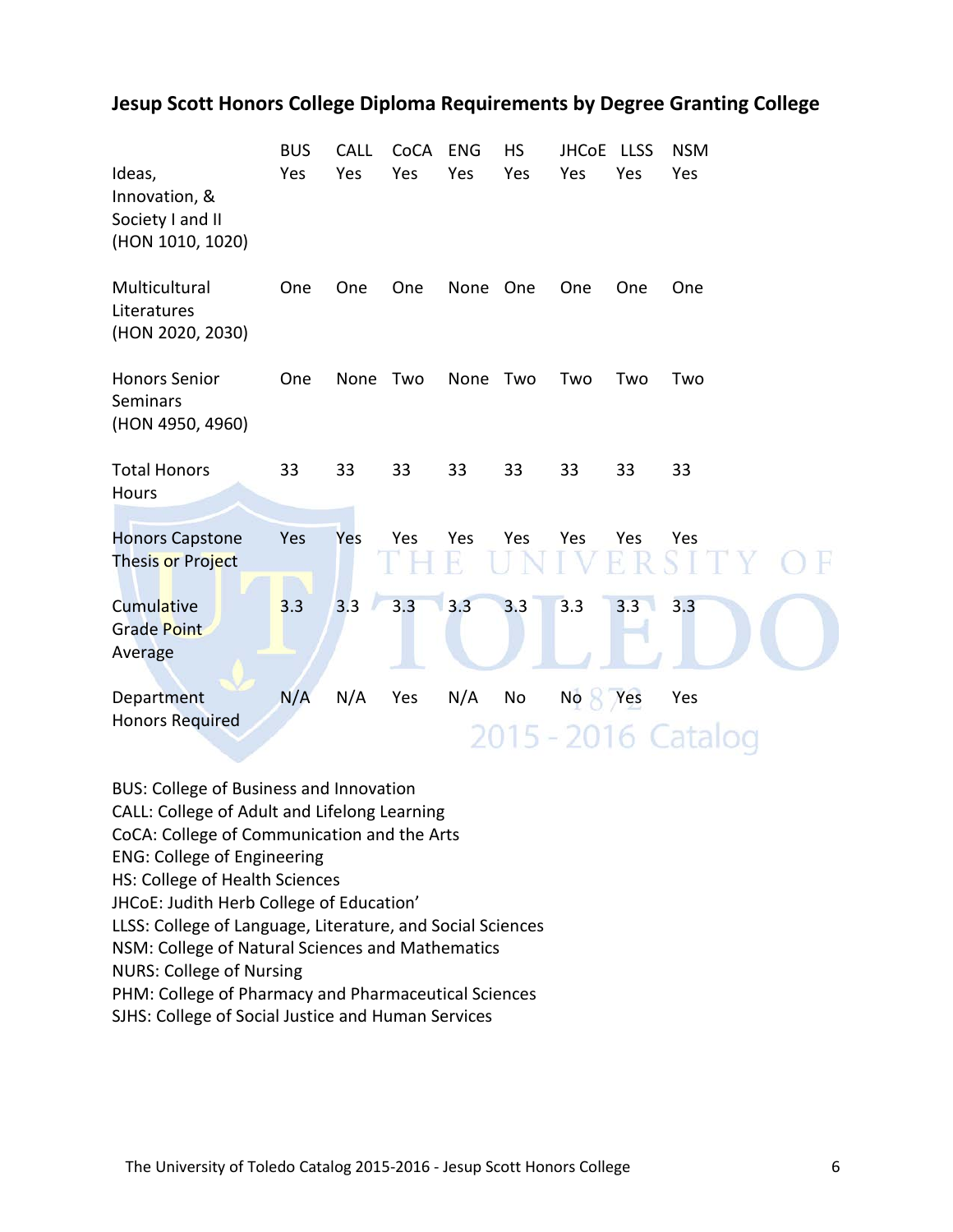# **Jesup Scott Honors College Diploma Requirements by Degree Granting College**

(continued)

| Ideas,<br>Innovation, &<br>Society I and II<br>(HON 1010, 1020) | <b>NURS</b><br>Yes | PHM<br>Yes | <b>SJHS</b><br>Yes          |
|-----------------------------------------------------------------|--------------------|------------|-----------------------------|
| Multicultural<br>Literatures<br>(HON 2020, 2030)                | <b>Both</b>        | None       | One                         |
| <b>Honors Senior</b><br><b>Seminars</b><br>(HON 4950, 4960)     | One                | None       | Two                         |
| <b>Total Honors</b><br><b>Hours</b>                             | 33                 | 33         | 33                          |
| <b>Honors Capstone</b><br>Thesis or Project                     | Yes                | Yes        | <b>TYes</b><br>UNIVERSITY O |
| Cumulative<br><b>Grade Point</b><br>Average                     | 3.3                | 3.3        | 3.3                         |
| Department<br><b>Honors Required</b>                            | N/A                | Yes        | 1872<br>No<br>5 - 2016 Cata |

- BUS: College of Business and Innovation
- CALL: College of Adult and Lifelong Learning
- CoCA: College of Communication and the Arts
- ENG: College of Engineering
- HS: College of Health Sciences
- JHCoE: Judith Herb College of Education'
- LLSS: College of Language, Literature, and Social Sciences
- NSM: College of Natural Sciences and Mathematics
- NURS: College of Nursing
- PHM: College of Pharmacy and Pharmaceutical Sciences
- SJHS: College of Social Justice and Human Services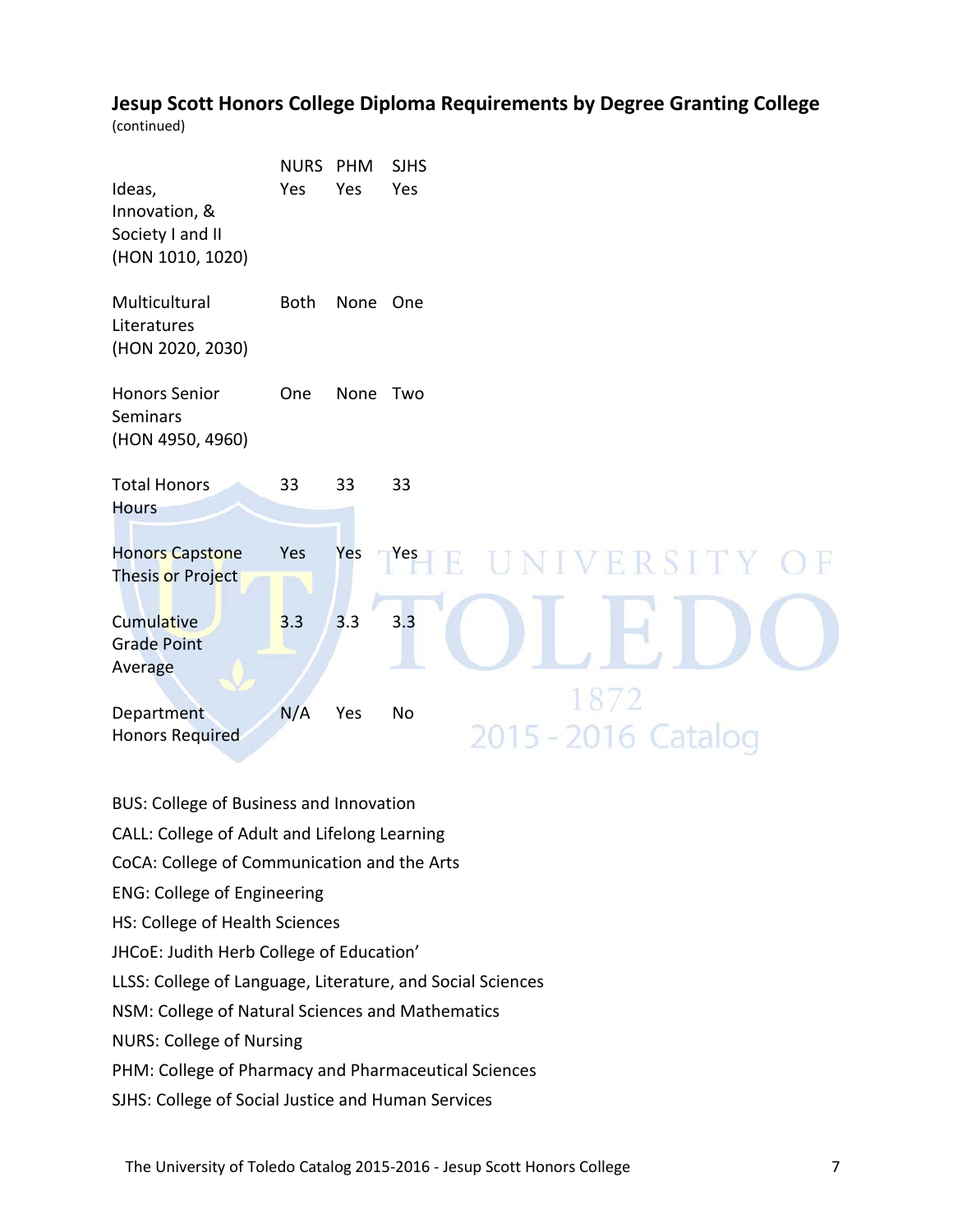# **Jesup Scott Honors College Courses**

### **HON 1010 Ideas, Innovation, and Society I**

This reading, writing and discussion course examines Great Books and formative ideas, primarily from the Western tradition. Readings Conference 1010 focuses on selected works from ancient times through the Middle Ages. [3 credit hours]

# **HON 1020 Ideas, Innovation, and Society II**

This reading, writing and discussion course examines Great Books and formative ideas, primarily from the Western tradition. Readings Conference 1020 focuses on selected works from the Renaissance through the 20th Century. [3 credit hours]

# **HON 2020 Multicultural Literatures: The North American Experience-Honors-WAC**

This reading, writing and discussion course examines selected literatures of the North American experience: for example, texts by African American, Arab American, Asian American, Hispanic or Native American authors. [3 credit hours]

# **HON 2030 Multicultural Literatures: The Non-European World-Honors-WAC**

This reading, writing and discussion course examines selected non-European literatures. [1-5 credit hours]

### **HON 2990 Independent Study**

Supervised independent study. [3 credit hours]

### **HON 4950 Honors Seminar**

These interdisciplinary seminars are organized around a variety of subjects and intellectual concerns. [3 credit hours] 2015 - 2016 Catalog

### **HON 4960 Honors Seminar**

These interdisciplinary seminars are organized around a variety of subjects and intellectual concerns. [1-5 credit hours]

### **HON 4990 Independent Study**

Supervised independent study.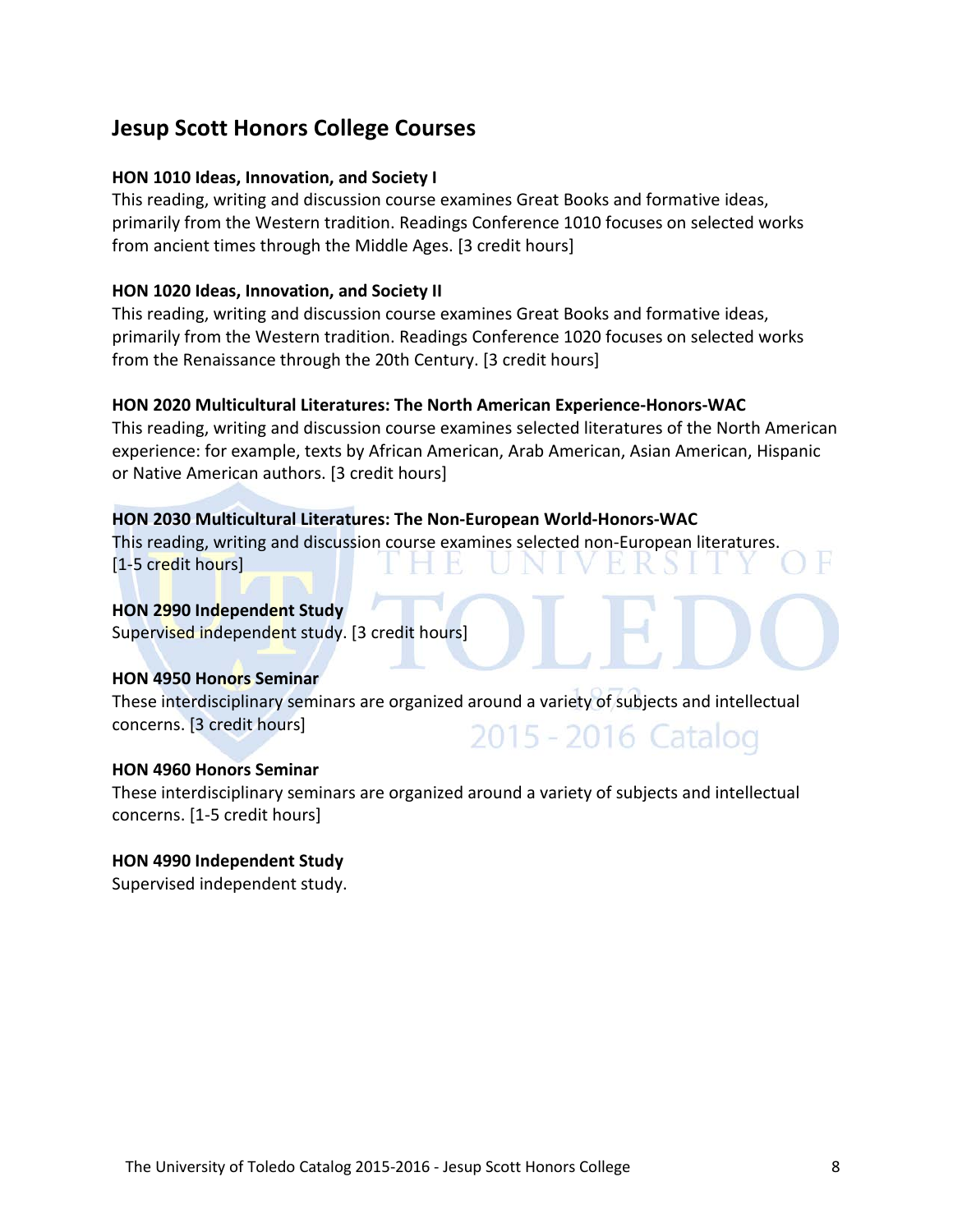# **Office of Undergraduate Research (OUR-UT)**

OUR-UT programs are open to all undergraduate students at UT OUR-UT office: Scott Hall 0019 OUR-UT website: http://www.utoledo.edu/honors/undergradresearch/index.html Email: undergradresearch@utoledo.edu

# **Thomas Kvale**

Director, Office of Undergraduate Research *thomas.kvale@utoledo.edu* Phone: 419.530.2980

### **Larry Connin**

Administrative Coordinator, Associate Director of Undergraduate Research MacKinnon Hall 1010D *larry.connin@utoledo.edu* Phone: 419.530.6037

# **OUR-UT Mission Statement**:

The Office of Undergraduate Research provides meaningful research opportunities for all UT undergraduate students. We accomplish this mission by being a resource for faculty members to increase undergraduate involvement in their research, by being a resource for the community and local industries to increase their involvement in undergraduate research, and by aiding in the integration of a research component to existing courses and/or development of new research intensive courses.

The Office of Undergraduate Research is a central resource for undergraduate research at the University of Toledo.

2015 - 2016 Catalog

# **Primary Objectives of OUR-UT are to:**

- Be a focal point for research opportunities for undergraduates.
- Be an advocate for increased funding of undergraduate research at UT.
- Showcase research accomplishments of UT undergraduates.
- Be a resource for faculty members to increase undergraduate involvement in their research.
- Be a resource for the community and local industries to increase their involvement in undergraduate research.
- Aid in the integration of a research component to existing courses and/or development of new research-intensive courses.
- Coordinate undergraduate research involvement with the other offices at UT including: the Office of Research, the Honors Program, the Office of Service Learning, the various colleges, and the various departments and/or academic programs.